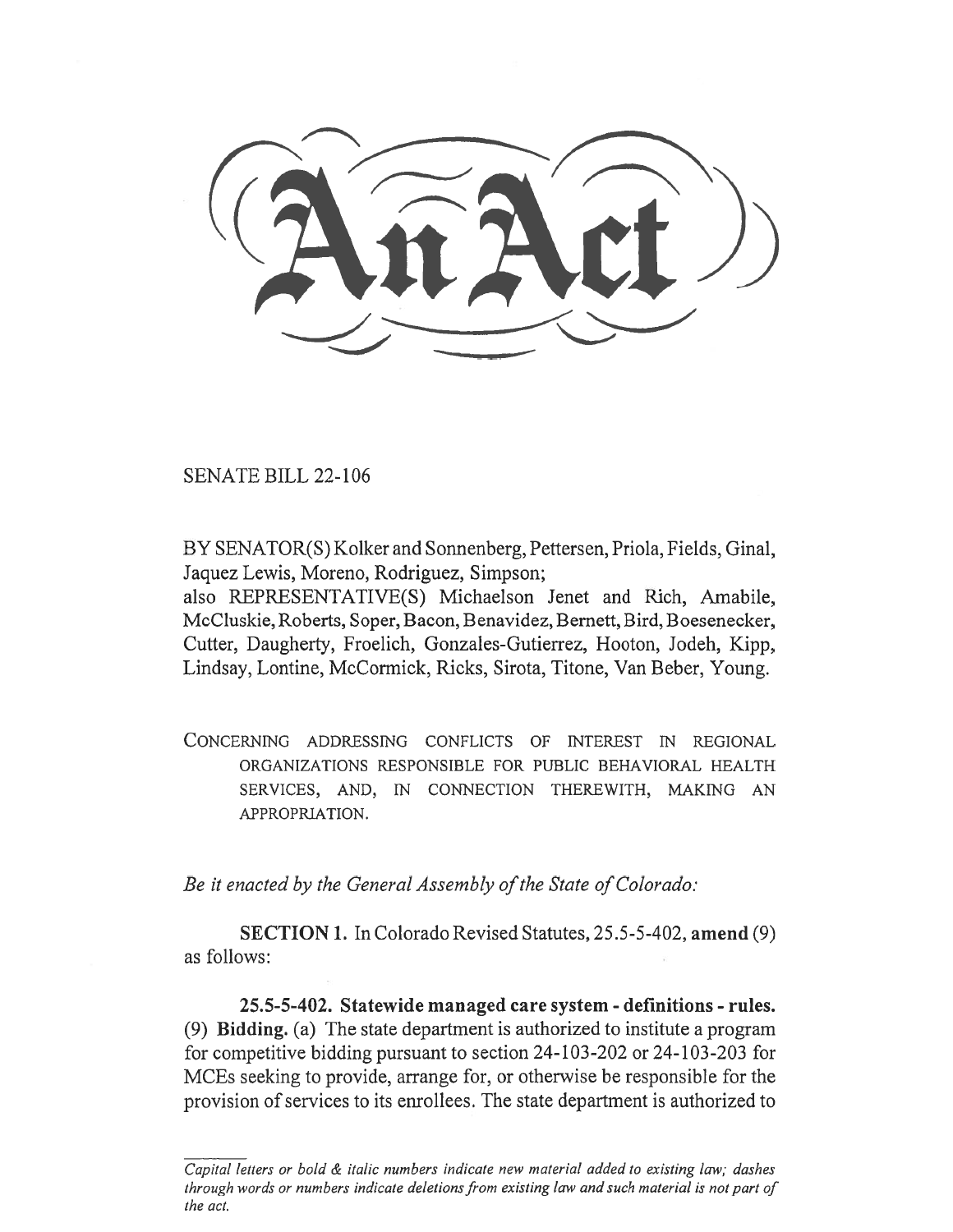award contracts to more than one offeror. The state department shall use competitive bidding procedures to encourage competition and improve the quality of care available to medicaid recipients over the long term that meets the requirements of this section and section 25.5-5-406.1.

(b) (I) ON OR BEFORE JANUARY 1, 2023, IN ORDER TO PROMOTE TRANSPARENCY AND ACCOUNTABILITY, THE STATE DEPARTMENT SHALL REQUIRE EACH MCE THAT HAS TWENTY-FIVE PERCENT OR MORE OWNERSHIP BY PROVIDERS OF BEHAVIORAL HEALTH SERVICES TO COMPLY WITH THE FOLLOWING CONFLICT OF INTEREST POLICIES:

(A) PROVIDERS WHO HAVE OWNERSHIP OR BOARD MEMBERSHIP IN AN MCE SHALL NOT HAVE CONTROL, INFLUENCE, OR DECISION-MAKING AUTHORITY IN THE ESTABLISHMENT OF PROVIDER NETWORKS.

(B) EACH MCE SHALL REPORT QUARTERLY THE NUMBER OF PROVIDERS WHO APPLIED TO JOIN THE NETWORK AND WERE DENIED AND A COMPARISON OF RATE RANGES FOR PROVIDERS WHO HAVE OWNERSHIP OR BOARD MEMBERSHIP VERSUS PROVIDERS WHO DO NOT.

(C) AN EMPLOYEE OF A CONTRACTED PROVIDER OF AN MCE SHALL NOT ALSO BE AN EMPLOYEE OF THE MCE UNLESS THE EMPLOYEE IS A CLINICAL OFFICER OR UTILIZATION MANAGEMENT DIRECTOR OF THE MCE. IF THE INDIVIDUAL IS ALSO AN EMPLOYEE OF A PROVIDER THAT HAS BOARD MEMBERSHIP OR OWNERSHIP IN THE MCE, THE MCE SHALL DEVELOP POLICIES, APPROVED BY THE EXECUTIVE DIRECTOR OF THE STATE DEPARTMENT, TO MITIGATE ANY CONFLICT OF INTEREST THE EMPLOYEE MAY HAVE.

(D) AN MCE'S BOARD SHALL NOT HAVE MORE THAN FIFTY PERCENT OF CONTRACTED PROVIDERS AS BOARD MEMBERS, AND THE MCE IS ENCOURAGED TO HAVE A COMMUNITY MEMBER ON THE MCE'S BOARD.

(II) No LATER THAN JULY 1, 2025, THE STATE DEPARTMENT SHALL APPROPRIATELY ADDRESS PERCEIVED OR ACTUAL PROVIDER OWNERSHIP AND CONTROL OF MCES PARTICIPATING IN THE STATEWIDE MANAGED CARE SYSTEM IN THE INTEREST OF TRANSPARENCY AND ACCOUNTABILITY. IN DESIGNING A COMPETITIVE BIDDING PROCESS, THE STATE DEPARTMENT SHALL INCORPORATE COMMUNITY FEEDBACK AND HAVE A PUBLIC PROCESS RELATED TO GOVERNING REQUIREMENTS, INCLUDING HOW TO ADDRESS

PAGE 2-SENATE BILL 22-106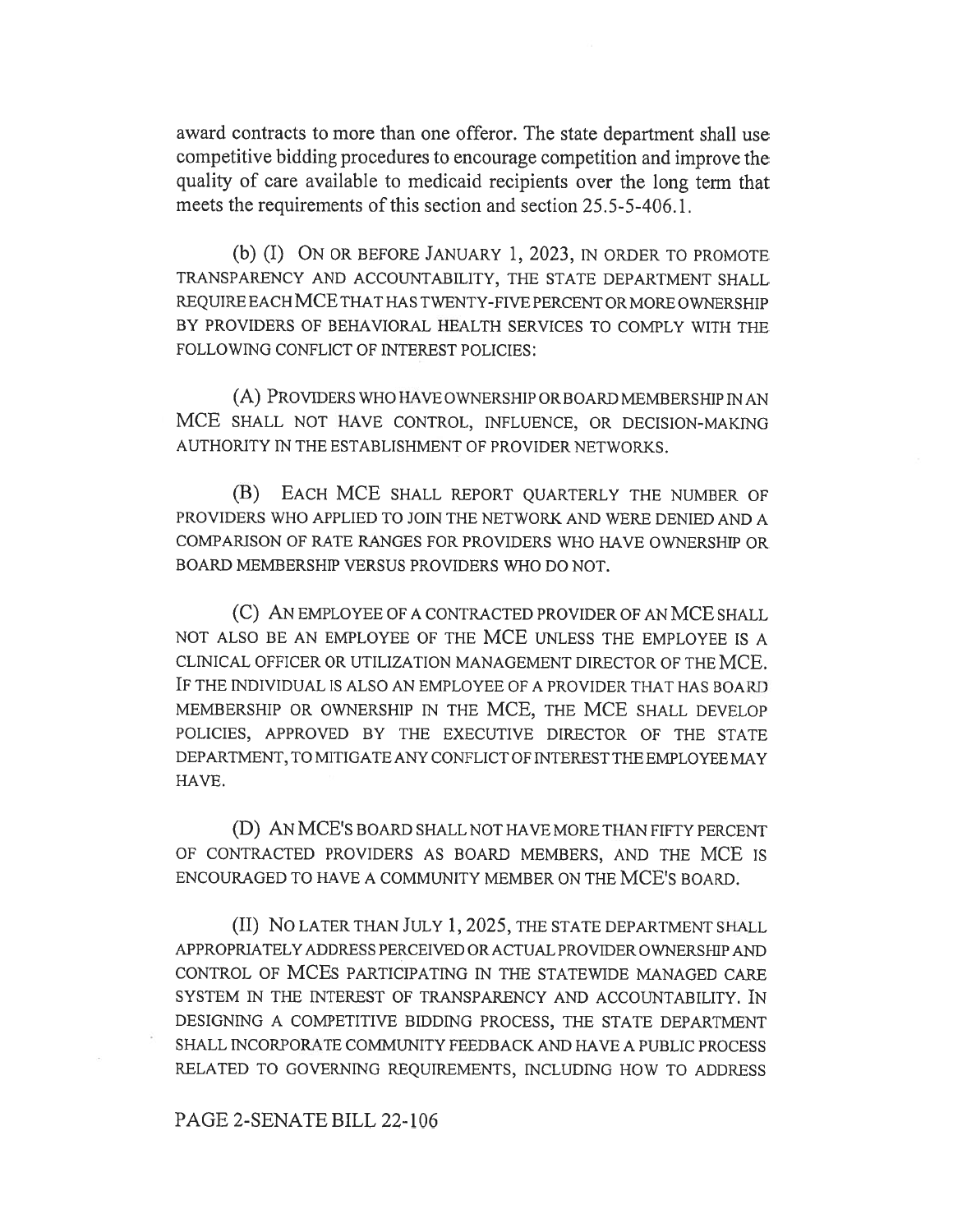## CONFLICTS OF INTEREST.

(III) As used in this subsection  $(9)(b)$ :

(A) "CLINICAL OFFICER" MEANS A PHYSICIAN WHO PROVIDES THE CLINICAL VISION FOR THE MCE OR PROVIDES CLINICAL DIRECTION TO NETWORK MANAGEMENT, QUALITY IMPROVEMENT, UTILIZATION MANAGEMENT, OR CREDENTIALING DIVISIONS.

(B) "MCE" MEANS A MANAGED CARE ENTITY RESPONSIBLE FOR THE STATEWIDE SYSTEM OF COMMUNITY BEHAVIORAL HEALTH CARE, AS DESCRIBED IN SECTION 25.5-5-402 (3) AND IS NOT OWNED, OPERATED BY, OR AFFILIATED WITH AN INSTRUMENTALITY, MUNICIPALITY, OR POLITICAL SUBDIVISION OF THE STATE.

(C) "OWNERSHIP" MEANS AN INDIVIDUAL WHO IS A LEGAL PROPRIETOR OF AN ORGANIZATION, INCLUDING A PROVIDER OR INDIVIDUAL WHO OWNS ASSETS OF AN ORGANIZATION, OR HAS A FINANCIAL STAKE, INTEREST, OR GOVERNANCE ROLE IN THE MCE.

(D) "UTILIZATION MANAGEMENT DIRECTOR" MEANS A LICENSED HEALTH-CARE PROFESSIONAL WITH BEHAVIORAL HEALTH CLINICAL EXPERIENCE WHO LEADS AND DEVELOPS THE UTILIZATION MANAGEMENT PROGRAM OR MANAGES THE MEDICAL REVIEW AND AUTHORIZATION PROCESS.

SECTION 2. In Colorado Revised Statutes, 27-60-103, add (8) as follows:

27-60-103. Behavioral health crisis response system - services request for proposals - criteria - reporting - rules.  $(8)$  (a) ON OR BEFORE JANUARY 1, 2023, IN ORDER TO PROMOTE TRANSPARENCY AND ACCOUNTABILITY, THE OFFICE SHALL REQUIRE EACH ADMINISTRATIVE SERVICE ORGANIZATION THAT HAS TWENTY-FIVE PERCENT OR MORE OWNERSHIP BY PROVIDERS OF BEHAVIORAL HEALTH SERVICES TO COMPLY WITH THE FOLLOWING CONFLICT OF INTEREST POLICIES:

(I) PROVIDERS WHO HAVE OWNERSHIP OR BOARD MEMBERSHIP IN AN ADMINISTRATIVE SERVICE ORGANIZATION SHALL NOT HAVE CONTROL, INFLUENCE, OR DECISION-MAKING AUTHORITY IN HOW FUNDING IS

PAGE 3-SENATE BILL 22-106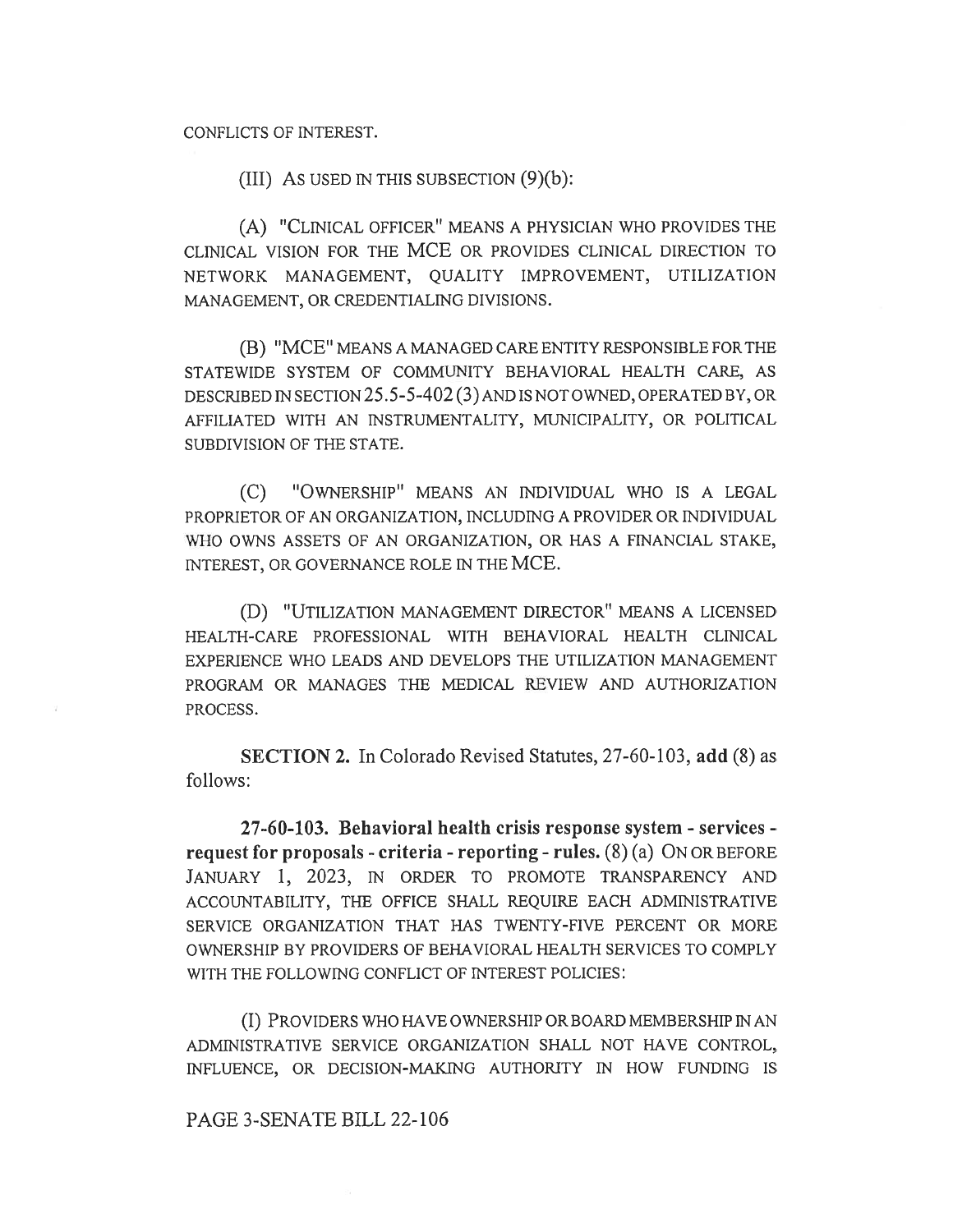DISTRIBUTED TO ANY PROVIDER OR THE ESTABLISHMENT OF PROVIDER NETWORKS.

(II) THE OFFICE SHALL QUARTERLY REVIEW AN ADMINISTRATIVE SERVICE ORGANIZATION'S FUNDING ALLOCATION TO ENSURE THAT ALL PROVIDERS ARE BEING EQUALLY CONSIDERED FOR FUNDING. THE OFFICE IS AUTHORIZED TO REVIEW ANY OTHER PERTINENT INFORMATION TO ENSURE THE ADMINISTRATIVE SERVICE ORGANIZATION IS MEETING STATE AND FEDERAL RULES AND REGULATIONS AND IS NOT INAPPROPRIATELY GIVING PREFERENCE TO PROVIDERS WITH OWNERSHIP OR BOARD MEMBERSHIP.

(III) AN EMPLOYEE OF A CONTRACTED PROVIDER OF AN ADMINISTRATIVE SERVICE ORGANIZATION SHALL NOT ALSO BE AN EMPLOYEE OF THE ADMINISTRATIVE SERVICE ORGANIZATION UNLESS THE EMPLOYEE IS A MEDICAL DIRECTOR FOR THE ADMINISTRATIVE SERVICE ORGANIZATION. IF THE MEDICAL DIRECTOR IS ALSO AN EMPLOYEE OF A PROVIDER THAT HAS BOARD MEMBERSHIP OR OWNERSHIP IN TIIE ADMINISTRATIVE SERVICE ORGANIZATION, THE ADMINISTRATIVE SERVICE ORGANIZATION SHALL DEVELOP POLICIES, APPROVED BY THE COMMISSIONER OF THE BEHAVIORAL HEALTH ADMINISTRATION, TO MITIGATE ANY CONFLICT OF INTEREST THE MEDICAL DIRECTOR MAY HAVE.

(IV) AN ADMINISTRATIVE SERVICE ORGANIZATION'S BOARD SHALL NOT HAVE MORE THAN FIFTY PERCENT OF CONTRACTED PROVIDERS AS BOARD MEMBERS, AND THE ADMINISTRATIVE SERVICE ORGANIZATION IS ENCOURAGED TO HAVE A COMMUNITY MEMBER ON THE ADMINISTRATIVE SERVICE ORGANIZATION'S BOARD.

(b) IF THE OFFICE IS UNABLE TO CONTRACT WITH AN ADMINISTRATIVE SERVICE ORGANIZATION THAT MEETS THE REQUIREMENTS OF THIS SUBSECTION (8), THE OFFICE MAY DESIGNATE ANOTHER EXISTING ADMINISTRATIVE SERVICE ORGANIZATION TO TEMPORARILY PROVIDE THE SERVICES FOR THAT REGION, FOR UP TO ONE YEAR, PENDING DESIGNATION OF A NEW ADMINISTRATIVE SERVICE ORGANIZATION. IF THE OFFICE IS UNABLE TO DESIGNATE A NEW ADMINISTRATIVE SERVICE ORGANIZATION, THE TEMPORARY ADMINISTRATIVE SERVICE ORGANIZATION MAY CONTINUE TO PROVIDE THE REGIONAL BEHAVIORAL HEALTH CRISIS RESPONSE SYSTEM SERVICES ON A YEAR BY YEAR BASIS.

(c) AS USED IN THIS SUBSECTION (8), UNLESS THE CONTEXT

PAGE 4-SENATE BILL 22-106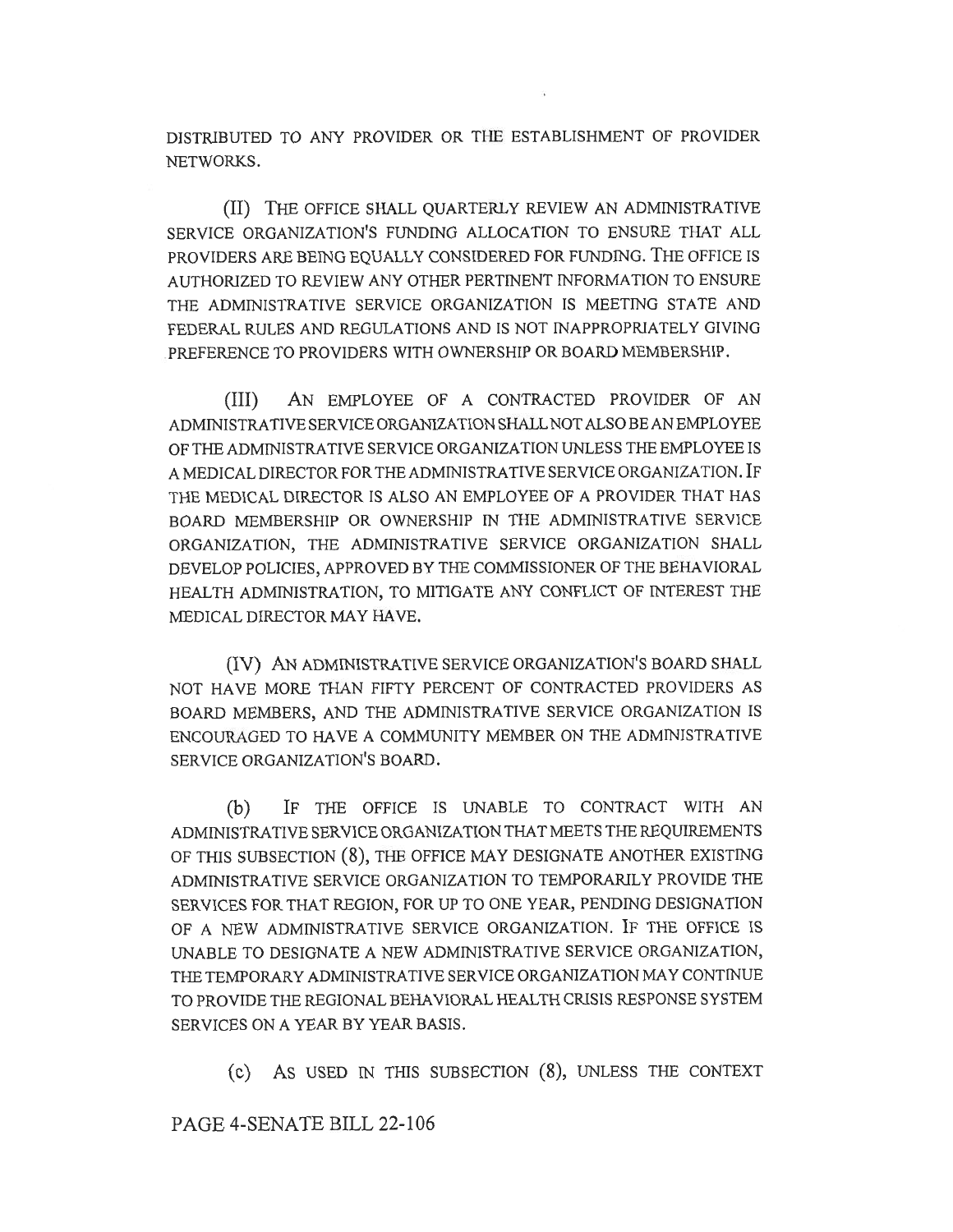## OTHERWISE REQUIRES:

(I) "MEDICAL DIRECTOR" MEANS A PHYSICIAN WHO OVERSEES THE MEDICAL CARE AND OTHER DESIGNATED CARE AND SERVICES IN AN ADMINISTRATIVE SERVICES ORGANIZATION. THE MEDICAL DIRECTOR MAY BE RESPONSIBLE FOR HELPING TO DEVELOP CLINICAL QUALITY MANAGEMENT AND UTILIZATION MANAGEMENT.

(II) "OWNERSHIP" MEANS AN INDIVIDUAL WHO IS A LEGAL PROPRIETOR OF AN ORGANIZATION, INCLUDING A PROVIDER OR INDIVIDUAL WHO OWNS ASSETS OF AN ORGANIZATION, OR HAS A FINANCIAL STAKE, INTEREST, OR GOVERNANCE ROLE IN THE ADMINISTRATIVE SERVICES ORGANIZATION.

SECTION 3. In Colorado Revised Statutes, 27-80-107, add (2.5) as follows:

27-80-107. Designation of managed service organizations purchase of services - revocation of designation. (2.5) (a) ON OR BEFORE JANUARY 1, 2023, IN ORDER TO PROMOTE TRANSPARENCY AND ACCOUNTABILITY, THE OFFICE OF BEHAVIORAL HEALTH SHALL REQUIRE EACH MANAGED SERVICE ORGANIZATION THAT HAS TWENTY-FIVE PERCENT OR MORE OWNERSHIP BY PROVIDERS OF BEHAVIORAL HEALTH SERVICES TO COMPLY WITH THE FOLLOWING CONFLICT OF INTEREST POLICIES:

(I) PROVIDERS WHO HAVE OWNERSHIP OR BOARD MEMBERSHIP IN A MANAGED SERVICE ORGANIZATION SHALL NOT HAVE CONTROL, INFLUENCE, OR DECISION-MAKING AUTHORITY IN HOW FUNDING IS DISTRIBUTED TO ANY PROVIDER OR THE ESTABLISHMENT OF PROVIDER NETWORKS.

(II) THE OFFICE OF BEHAVIORAL HEALTH SHALL QUARTERLY REVIEW A MANAGED SERVICE ORGANIZATION'S FUNDING ALLOCATION TO ENSURE THAT ALL PROVIDERS ARE BEING EQUALLY CONSIDERED FOR FUNDING. THE OFFICE OF BEHAVIORAL HEALTH IS AUTHORIZED TO REVIEW ANY OTHER PERTINENT INFORMATION TO ENSURE THE MANAGED SERVICE ORGANIZATION IS MEETING STATE AND FEDERAL RULES AND REGULATIONS AND IS NOT INAPPROPRIATELY GIVING PREFERENCE TO PROVIDERS WITH OWNERSHIP OR BOARD MEMBERSHIP.

(III) AN EMPLOYEE OF A CONTRACTED PROVIDER OF A MANAGED

PAGE 5-SENATE BILL 22-106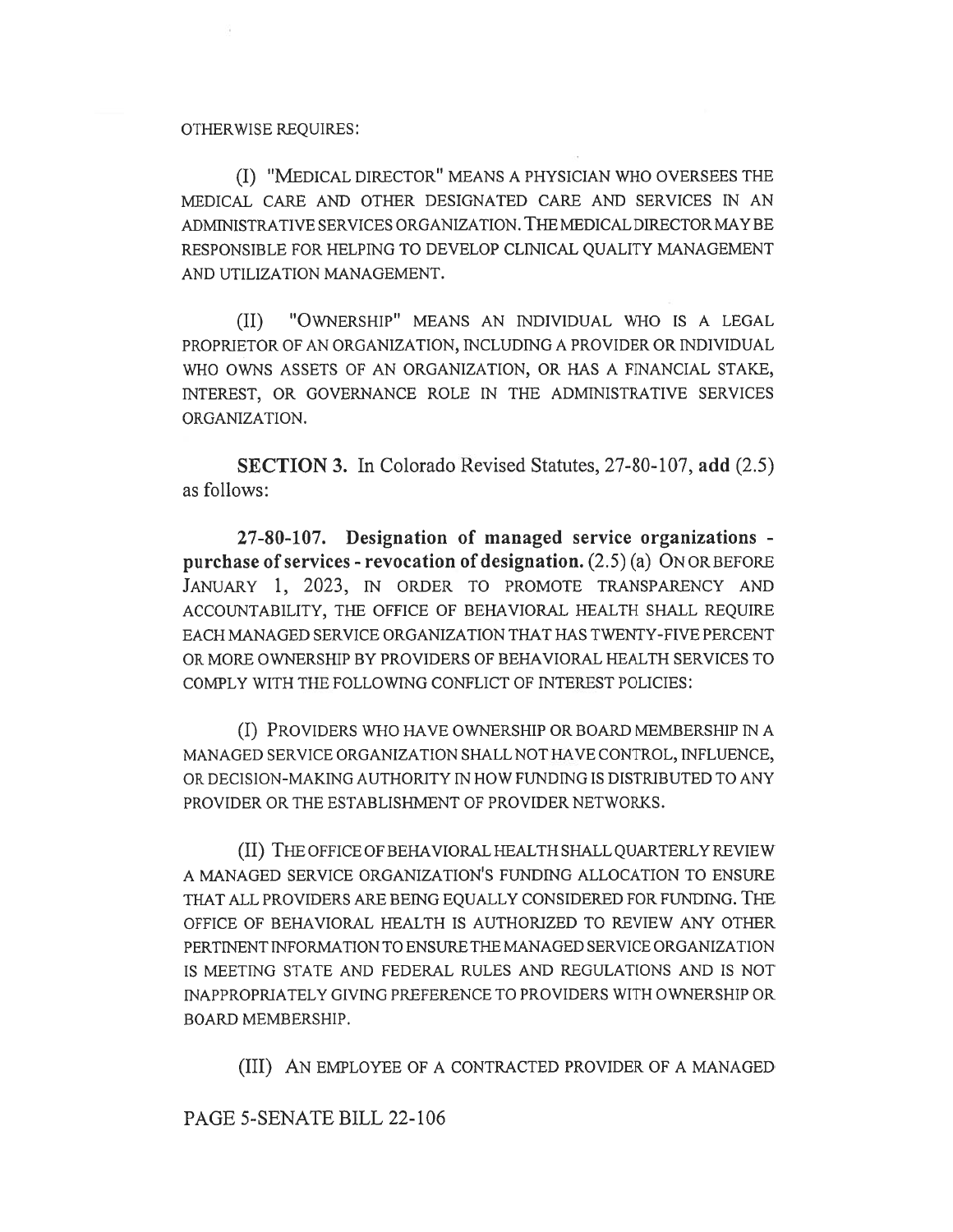SERVICE ORGANIZATION SHALL NOT ALSO BE AN EMPLOYEE OF THE MANAGED SERVICE ORGANIZATION UNLESS THE EMPLOYEE IS A MEDICAL DIRECTOR FOR THE MANAGED SERVICE ORGANIZATION. IF THE MEDICAL DIRECTOR IS ALSO AN EMPLOYEE OF A PROVIDER THAT HAS BOARD MEMBERSHIP OR OWNERSHIP IN THE MANAGED SERVICE ORGANIZATION, THE MANAGED SERVICE ORGANIZATION SHALL DEVELOP POLICIES, APPROVED BY THE COMMISSIONER OF THE BEHAVIORAL HEALTH ADMINISTRATION, TO MITIGATE ANY CONFLICT OF INTEREST THE MEDICAL DIRECTOR MAY HAVE.

(IV) A MANAGED SERVICE ORGANIZATION'S BOARD SHALL NOT HAVE MORE THAN FIFTY PERCENT OF CONTRACTED PROVIDERS AS BOARD MEMBERS, AND THE MANAGED SERVICE ORGANIZATION IS ENCOURAGED TO HAVE A COMMUNITY MEMBER ON THE MANAGED SERVICE ORGANIZATION'S BOARD.

(b) IF THE OFFICE IS UNABLE TO CONTRACT WITH A MANAGED SERVICE ORGANIZATION THAT MEETS THE REQUIREMENTS OF THIS SUBSECTION (2.5), THE OFFICE MAY DESIGNATE ANOTHER EXISTING MANAGED SERVICE ORGANIZATION TO TEMPORARILY PROVIDE THE SERVICES FOR THAT REGION, FOR UP TO ONE YEAR, PENDING DESIGNATION OF A NEW MANAGED SERVICE ORGANIZATION. IF THE OFFICE IS UNABLE TO DESIGNATE A NEW MANAGED SERVICE ORGANIZATION, THE TEMPORARY MANAGED SERVICE ORGANIZATION MAY CONTINUE TO PROVIDE THE REGIONAL SUBSTANCE USE DISORDER SERVICES ON A YEAR BY YEAR BASIS.

(c) AS USED IN THIS SUBSECTION (2.5), UNLESS THE CONTEXT OTHERWISE REQUIRES:

(I) "MEDICAL DIRECTOR" MEANS A PHYSICIAN WHO OVERSEES THE MEDICAL CARE AND OTHER DESIGNATED CARE AND SERVICES IN A MANAGED SERVICE ORGANIZATION. THE MEDICAL DIRECTOR MAY BE RESPONSIBLE FOR HELPING TO DEVELOP CLINICAL QUALITY MANAGEMENT AND UTILIZATION MANAGEMENT.

(II) "OWNERSHIP" MEANS AN INDIVIDUAL WHO IS A LEGAL PROPRIETOR OF AN ORGANIZATION, INCLUDING A PROVIDER OR INDIVIDUAL WHO OWNS ASSETS OF AN ORGANIZATION, OR HAS A FINANCIAL STAKE, INTEREST, OR GOVERNANCE ROLE IN THE MANAGED SERVICE ORGANIZATION.

SECTION 4. Appropriation. (1) For the 2022-23 state fiscal year,

PAGE 6-SENATE BILL 22-106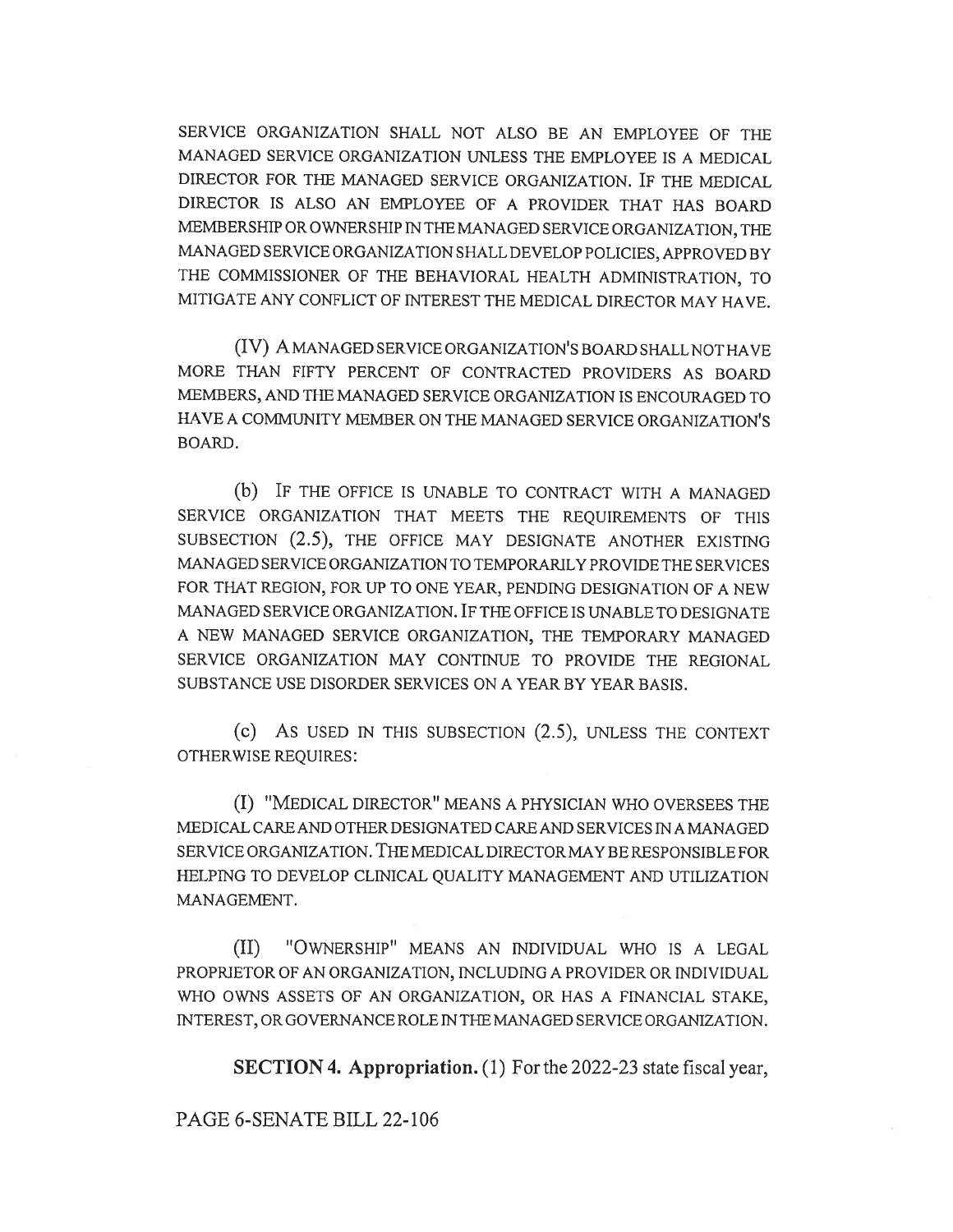\$42,658 is appropriated to the department of health care policy and financing for use by the executive director's office. This appropriation is from the general fund. To implement this act, the office may use this appropriation as follows:

(a) \$38,883 for personal services, which amount is based on an assumption that the office will require an additional 0.9 FTE; and

(b) \$3,775 for operating expenses.

(2) For the 2022-23 state fiscal year, the general assembly anticipates that the department of health care policy and financing will receive \$42,657 in federal funds to implement this act, which amount is subject to the "(I)" notation as defined in the annual general appropriation act for the same fiscal year. The appropriation in subsection (1) of this section is based on the assumption that the department will receive this amount of federal funds to be used as follows:

(a) \$38,882 for personal services; and

(b) \$3,775 for operating expenses.

SECTION 5. Safety clause. The general assembly hereby finds,